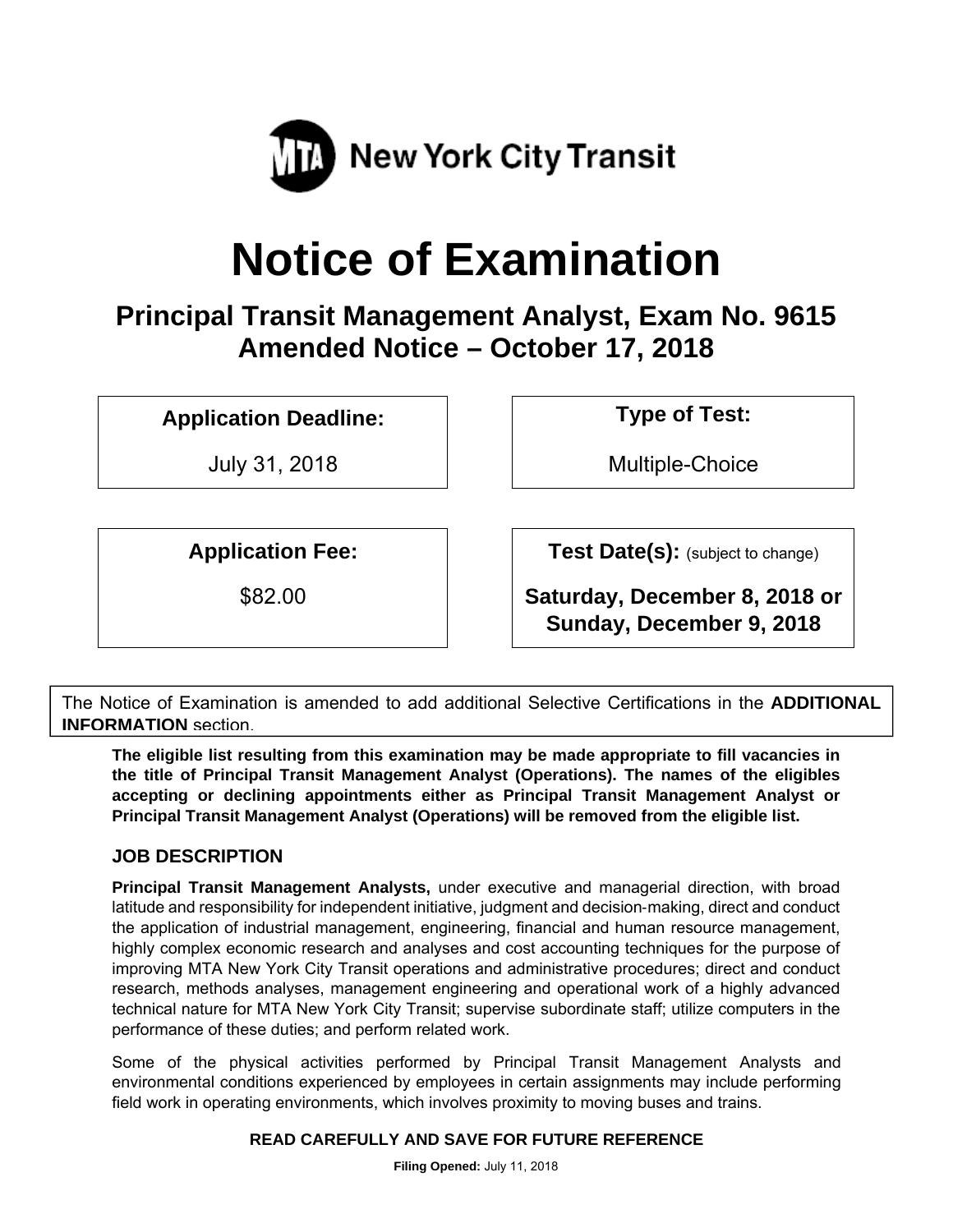**Special Working Conditions**: Principal Transit Management Analysts may be required to work various shifts, including nights, Saturdays, Sundays and holidays.

(This brief description does not include all of the duties of this position.)

#### **SALARY AND BENEFITS**

Salaries will be consistent with the level of responsibility of the assignment, and will be consistent with the MTA Compensation Guidelines. The benefits of this position include, but are not limited to, night and weekend salary differentials, paid holidays, vacation and sick leave, a comprehensive medical plan and a pension plan.

## **HOW TO QUALIFY**

**Education and Experience Requirements:** By the **last day of the Application Period,** you must meet the following requirements:

- 1. A masterʹs degree from an accredited college or university in business administration, public administration, public policy, engineering, engineering technology, economics, architecture, mathematics, physics, computer science, finance, accounting, transportation planning, industrial psychology, urban planning/studies, human resources management, labor relations, operations research, security management or in a related area, **and** at least three years of full‐ time satisfactory professional experience in the collection, evaluation and use of data relating to operational procedures, administrative systems, equipment and space utilization, and staffing requirements, including the preparation of charts, graphs, drawings and technical reports, at least eighteen months of which must have been in an executive, managerial, administrative or supervisory capacity. One of these years of experience must have been in the mass transportation industry; or
- 2. A baccalaureate degree from an accredited college or university in one of the areas listed in "1" above, and four years of full-time satisfactory experience as described in "1" above, at least eighteen months of which must have been in an executive, managerial, administrative or supervisory capacity. One of these years of experience must have been in the mass transportation industry.

College education must be from an accredited college or university, accredited by regional, national, professional or specialized agencies recognized as accrediting bodies by the U.S. Secretary of Education, and by the Council for Higher Education Accreditation (CHEA).

#### **EXPERIENCE THAT IS NOT QUALIFYING:**

Experience that is clerical, comparable to administrative assistant work, involves office support activities, consists primarily of coordinating professional or administrative work, or involves transactional processing is not qualifying.

You are responsible for determining whether or not you meet the qualification requirements for this examination prior to submitting your application. If you are found "Not Qualified", your application fee will not be refunded and you will not receive a score.

## **REQUIREMENTS TO BE APPOINTED**

**Residency:** New York City residency is not required for this position

**English Requirement:** You must be able to understand and be understood in English.

#### **READ CAREFULLY AND SAVE FOR FUTURE REFERENCE**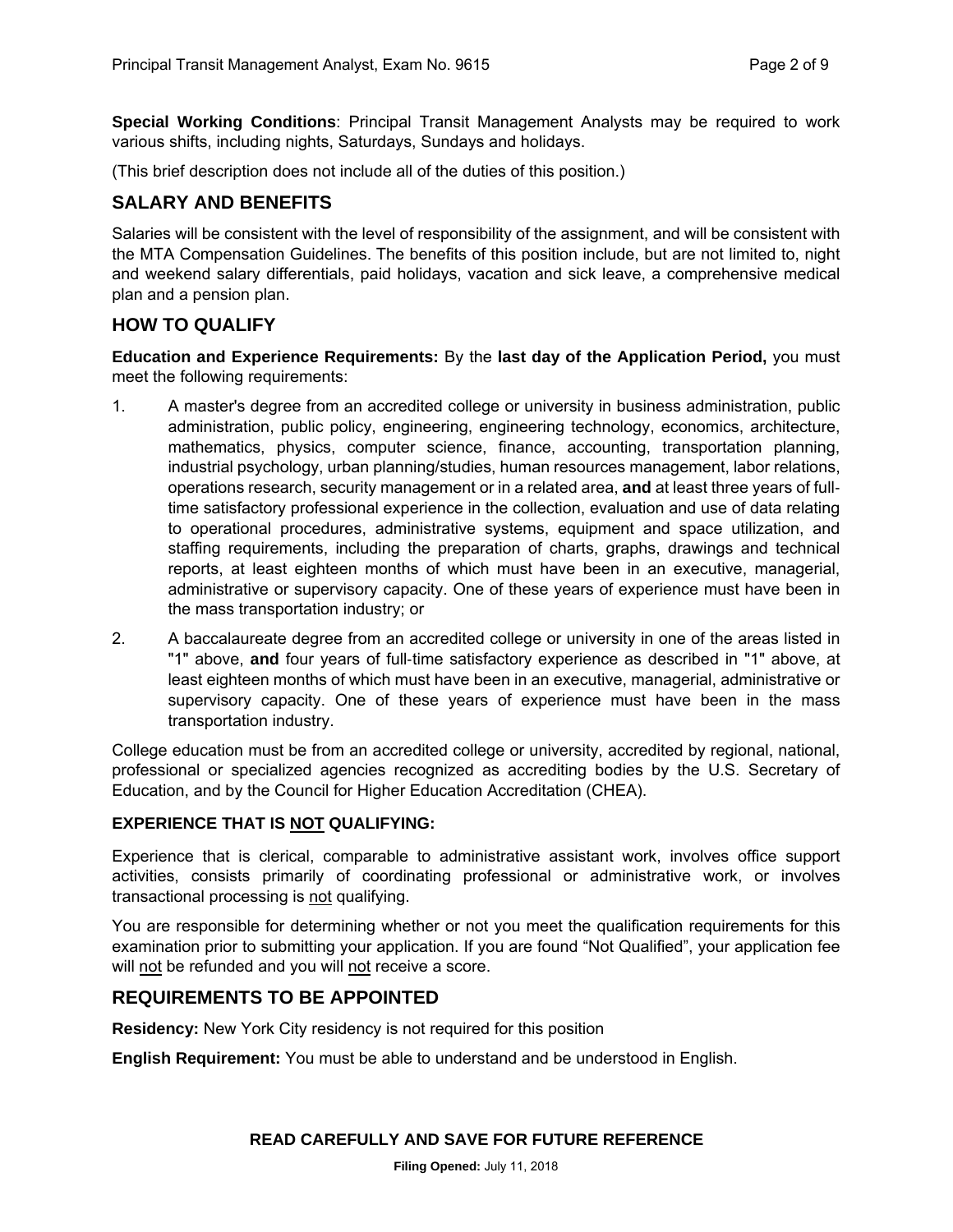# **REQUIREMENTS TO BE APPOINTED** (Continued)

**Proof of Identity:** Under the Immigration and Reform Control Act of 1986, you must be able to prove your identity and your right to obtain employment in the United States prior to employment with MTA New York City Transit.

# **HOW TO OBTAIN AN APPLICATION**

During the application period, you may obtain an *Application* for this examination online at http://mta.info/nyct/hr/appexam.htm or in person at the MTA New York City Transit Exam Information Center as indicated below.

**MTA New York City Transit Exam Information Center:** Open Monday through Friday, from 9 AM to 3 PM, in the lobby at 180 Livingston Street, Brooklyn, New York. Directions: take the A, C, F or R trains to the Jay Street-Metro Tech Station, or the 2, 3, or the G train to the Hoyt Street Station.

## **REQUIRED FORMS**

- 1. **Application:** Make sure that you follow all instructions included with your *Application*, including payment of fee. Save a copy of the instructions for future reference.
- 2. **Education and Experience Test Paper:** Write your social security number in the box at the top of the cover page, and the examination title and number in the box provided. This form must be filled out completely and in detail for you to receive your proper rating. Keep a copy of your completed Education and Experience Test Paper for your records.
- 3. **Foreign Education Fact Sheet (required only if you need credit for your foreign education for this examination):** If you were educated outside the United States, you must have your foreign education evaluated to determine its equivalence to education obtained in the United States. The services that are approved to make this evaluation, as well as instructions on how to submit this evaluation are listed in the *Foreign Education Fact Sheet* included with your application packet. When you contact the evaluation service, ask for a "document-by-document" (general) evaluation of your foreign education.

# **HOW TO SUBMIT AN APPLICATION AND PAY THE APPLICATION FEE**

If you believe you meet the requirements in the "How to Qualify" section, you **must** apply by mail. MTA New York City Transit will **not** accept applications in person.

#### **Applications by Mail must:**

- 1. Include all of the required forms, as indicated in the "Required Forms" section above.
- 2. Be postmarked by the last day of the application period.
- 3. Be mailed to the address in the "Correspondence" section of this notice.
- 4. Include the appropriate fee in the form of a money order.

#### **The Money Order (Postal Money Order Preferred) must:**

- 1. Be made payable to MTA New York City Transit.
- 2. Be valid for one year.
- 3. Have the following information written on it: your name, home address, the last four digits of your social security number, and the exam title and exam number.

Save your money order receipt for future reference and proof of filing an *Application*.

#### **Cash and personal checks will not be accepted**.

#### **READ CAREFULLY AND SAVE FOR FUTURE REFERENCE**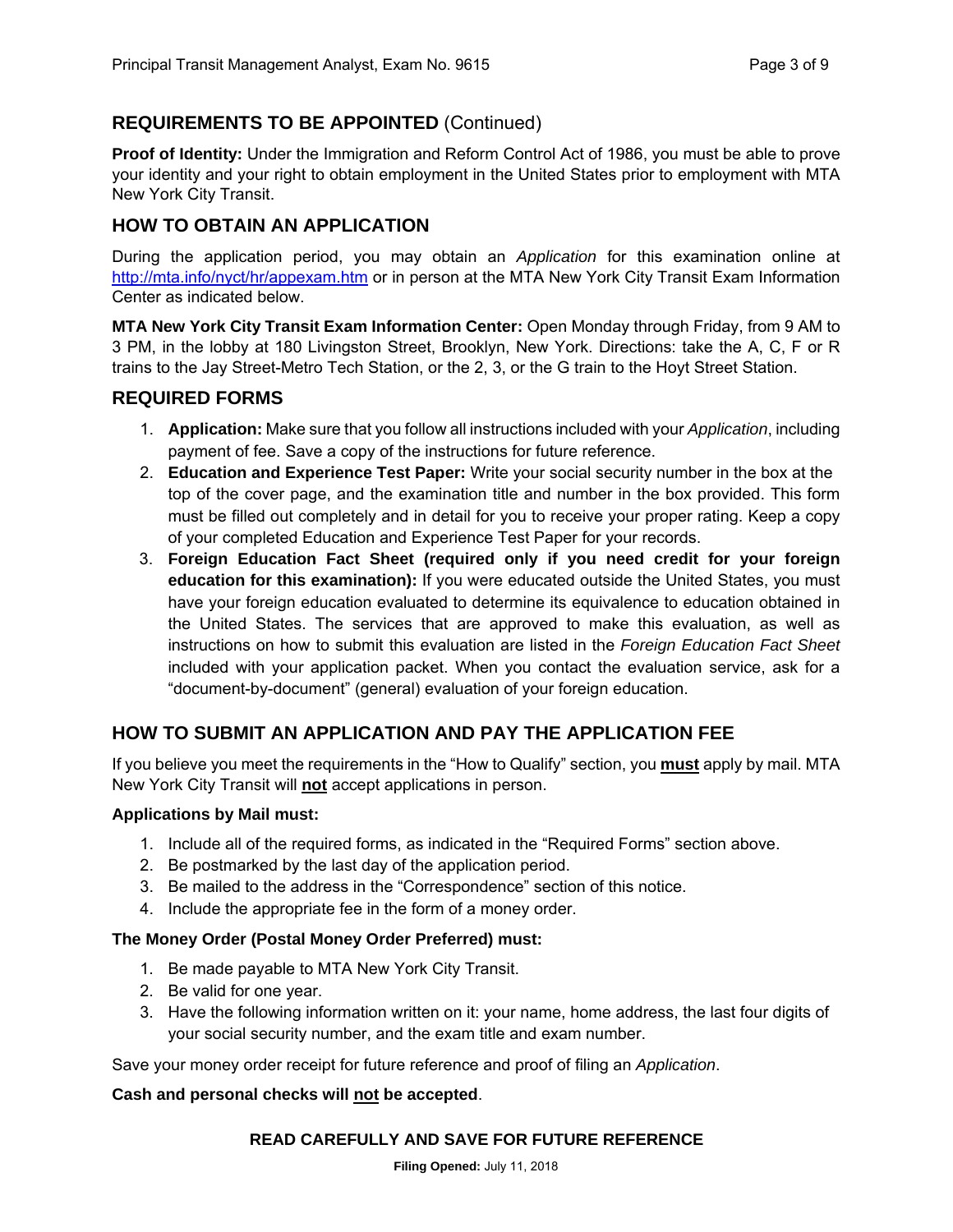#### **HOW TO SUBMIT AN APPLICATION AND PAY THE APPLICATION FEE** (Continued)

**Application Fee:** This fee is generally non-refundable. Under special circumstances, you may be entitled to a refund. You should refer to the Department of Citywide Administrative Services (DCAS) Exam Regulations to determine if you are entitled to a refund prior to requesting one. You can refer to the bottom of the last page of this Notice of Examination for instructions on how to obtain a copy of the DCAS Exam Regulations.

#### **HOW TO SUBMIT AN APPLICATION WHEN REQUESTING A FEE WAIVER**

Applicants who wish to request a Fee Waiver must obtain an *Application* in person at the MTA Exam Information Center as indicated above and must submit the *Application* and required forms by mail to the address in the Correspondence section below **by the last day of the application period**.

MTA New York City Transit will not accept applications in person. Additional information on how to request an application fee waiver is available with the *Application.*

#### **ADMISSION LETTER**

An *Admission Letter* will be mailed to you about 10 days before the first date of the multiple-choice test. If you do not receive an *Admission Letter* at least 4 days before this date, you may obtain a duplicate letter at the MTA New York City Transit Exam Information Center (as indicated above). A paper copy of the *Admission Letter* is your ticket for admission to the test.

#### **THE TEST**

You will be given a competitive multiple choice test. A score of at least 70% is required to pass this test. Your score on this test will determine your place on the eligible list.

Veterans' or Disabled Veterans' Credit will be granted only to eligible passing candidates who request that they be applied. Veterans' or Disabled Veterans' Credit should be requested at the time of application, but **must** be requested before the date the eligible list is established. Claims for Veterans' or Disabled Veterans' Credit cannot be made once the eligible list is established.

The multiple-choice test may include questions that require the use of any of the following abilities:

**Administration and Management** – The ability to understand the principles and practices involved in providing supervision to subordinate staff as well as the effective management of work. This includes the ability to assign and review the work of one or more work units; plan, implement, and evaluate work initiatives; ensure the timely and successful completion of the unit's work; resolve issues around work assignments and staff performance; evaluate the performance of subordinate staff; hire and develop staff; monitor work performance; implement change; and deal with problems of absenteeism, morale, and discipline. Example: A Principal Transit Management Analyst ("PTMA") may write performance evaluations of staff after the completion of a major project.

**Analytical Math** – The ability to calculate means, medians, ranges, modes and percentages and form conclusions about sets of data; perform calculations on numerical data using given mathematical formulas such as z-scores and standard deviations; and perform calculations using multi-step formulas. Example: A PTMA may calculate a standard deviation on numerical data that was compiled during a study.

**Critical Thinking** – The ability to apply, analyze, synthesize, and/or evaluate information gathered from, or generated by, observation, experience, reasoning or communication. This includes the ability to analyze a problem, generate a solution, implement a plan of action and then assess the effectiveness of the plan. Example: A PTMA may have to generate solutions to various business problems and determine if the solutions are effective.

#### **READ CAREFULLY AND SAVE FOR FUTURE REFERENCE**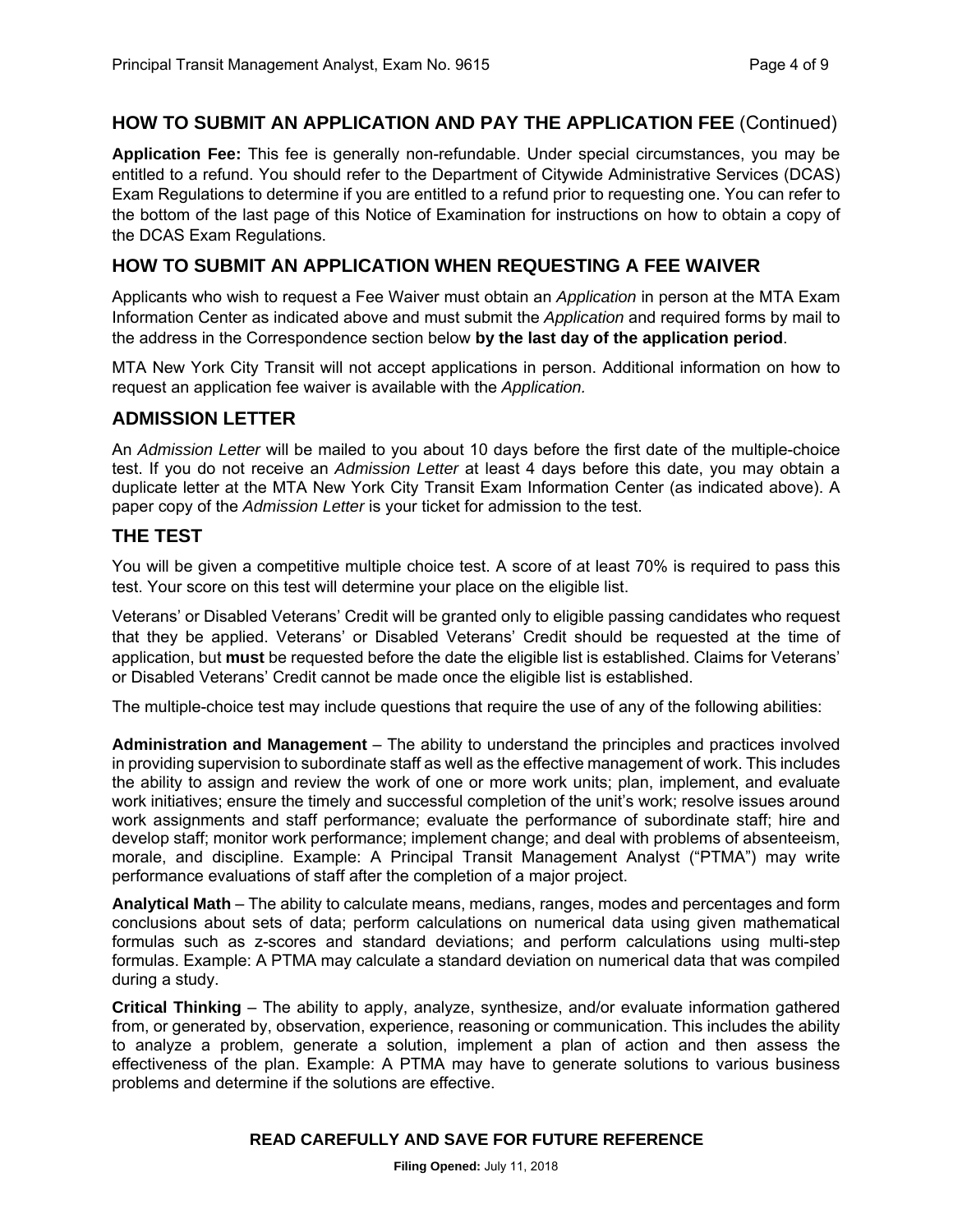# **THE TEST** (Continued)

**Data Analysis and Interpretation** – The ability to examine, evaluate, interpret and understand the underlying principles and meaning of complex quantitative and qualitative data; recognize inconsistencies and errors in reports containing complex quantitative and/or qualitative data; draw valid conclusions and make projections. Example: A PTMA may examine and interpret data related to complex research studies and determine if the studies had valid conclusions.

**Performance Analysis and Measurement** – The ability to understand an organization or department's mission and functions, and how its various systems work and operate effectively within the organization; utilize the principles and methods for evaluating program or organizational performance using financial and nonfinancial measures, including identification of evaluation factors, metrics, and outcomes; this includes understanding the programs, policies, procedures, rules and regulations of the organization. Example: A PTMA may evaluate data to determine the effectiveness of a program in a department.

**Situational Judgment** – The ability to evaluate a situation or a set of circumstances and take the most appropriate course of action; information about the situation may be limited. Example: A PTMA may have to make a decision about assigning a limited amount of staff to complete a critical, timesensitive project.

**Strategic Planning** – The ability to understand business and management principles involved in resource allocation and in coordinating the work activities of assigned staff. Example: A PTMA may need to allocate resources for the rehabilitation of a subway station.

**Technical Competence** – The ability to understand and appropriately apply principles, procedures, requirements, regulations and policies related to specialized expertise. Example: A PTMA working in the bus maintenance department may be required to understand and apply the principles of bus maintenance when preparing and reviewing reports.

**Written Communication** – The ability to recognize and use correct English grammar, punctuation, spelling and formatting; communicate information in a clear and organized manner; proofread written information to ensure that English grammar, punctuation, spelling and formatting are appropriate and in accordance with established standards; and produce written information, which may include technical material, that is appropriate for the intended audience. Example: A PTMA may have to write status reports using correct English grammar, punctuation, spelling and formatting about the work unit's projects.

## **TEST ADMINISTRATION GUIDELINES**

**Warning:** You are not permitted to enter the test site with cellular phones, smart watches, beepers, pagers, cameras, portable media players, or other electronic devices. Calculators are permitted; however, they must be hand-held, battery or solar powered, numeric only. Calculators with functions **other than** addition, subtraction, multiplication and division **are prohibited**. Electronic devices with an alphabetic keyboard or with word processing or data recording capabilities such as planners, organizers, etc. are prohibited. If you use any of these devices in the building at any time before, during or after the test, you may not receive your test results, your test score may be nullified, and your application fee will not be refunded.

You may not have any other person, including children, present with you while you are being processed for or taking the test, and no one may wait for you inside of the test site while you are taking the test.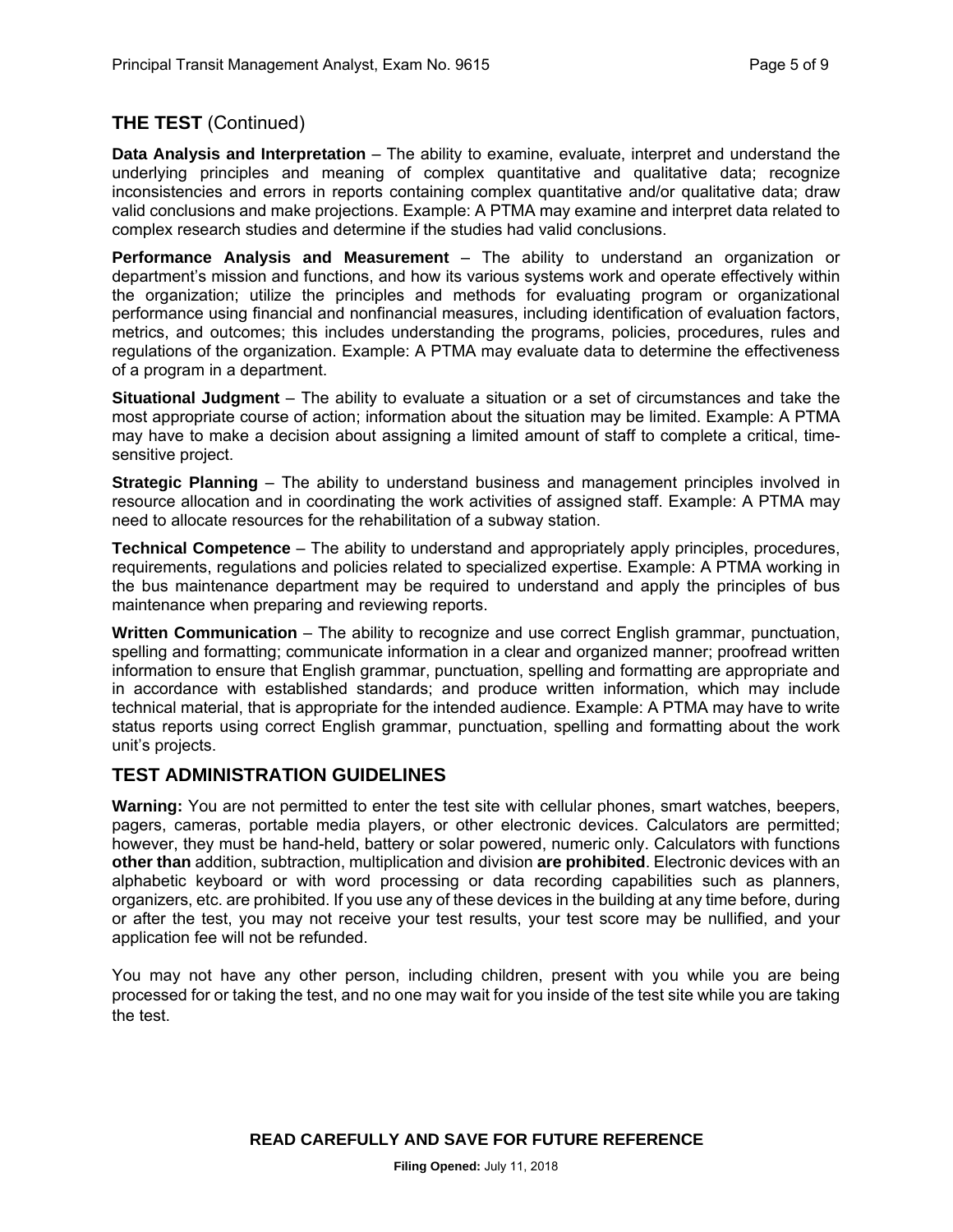## **TEST ADMINISTRATION GUIDELINES** (Continued)

**Required Identification: You are required to bring one (1) form of valid (non-expired) signature and photo bearing identification to the test site**. The name that was used to apply for the exam must match the first and last name on the photo ID. A list of acceptable identification documents is provided below**. If you do not have an acceptable ID, you may be denied testing.** Acceptable forms of identification (bring one) are as follows: State issued driver's license, State issued identification card, US Government issued Passport, US Government issued Military Identification Card, US Government issued Alien Registration Card, Employer ID with photo, or Student ID with photo.

**Leaving:** You must leave the test site once you finish the test. If you leave the test site after being fingerprinted but before finishing the test, you will not be permitted to re-enter. If you disregard this instruction and re-enter the test site, you may not receive your test results, your test score may be nullified, and your application fee will not be refunded.

#### **THE TEST RESULTS**

If you meet the education and experience requirements and pass the multiple-choice test, your name will be placed on an eligible list and you will be given a list number. You will be notified by mail of your test results. If you meet all requirements and conditions, you will be considered for appointment when your name is reached on the eligible list.

#### **ADDITIONAL INFORMATION**

**Probationary Period:** The probationary period for Principal Transit Management Analyst is one year.

**Selective Certification for Education and Special Experience:** If you have the education and experience listed in one or more of the areas below, you may be considered for appointment to positions requiring this education and experience through a process called Selective Certification. If you qualify for Selective Certification, you may be given preferred consideration for positions requiring this education and experience. If you meet the qualification requirements in the "How to Qualify" section and have a qualifying degree and experience, as listed below, follow the instructions given to you on the day of the multiple-choice test to indicate your interest in such Selective Certification(s). Your education or experience will be verified by MTA New York City Transit at the time of appointment.

- 1. **Selective Certification for positions in the field of Accounting (DAD):** In addition to meeting the qualification requirements in the "How to Qualify" section above and possessing a baccalaureate or higher level degree from an accredited college or university in Accounting, you must have an additional two years of satisfactory professional full-time experience in the field of Accounting.
- 2. **Selective Certification for positions in the field of Architecture (ATR):** In addition to meeting the qualification requirements in the "How to Qualify" section above and possessing a baccalaureate or higher level degree from an accredited college or university in Architecture, you must have an additional two years of satisfactory professional full-time experience in the field of Architecture.
- 3. **Selective Certification for positions in the field of Buses (BUS):** In addition to meeting the qualification requirements in the "How to Qualify" section above, you must have an additional two years of satisfactory professional full-time experience in the field of Buses (Mass Transportation).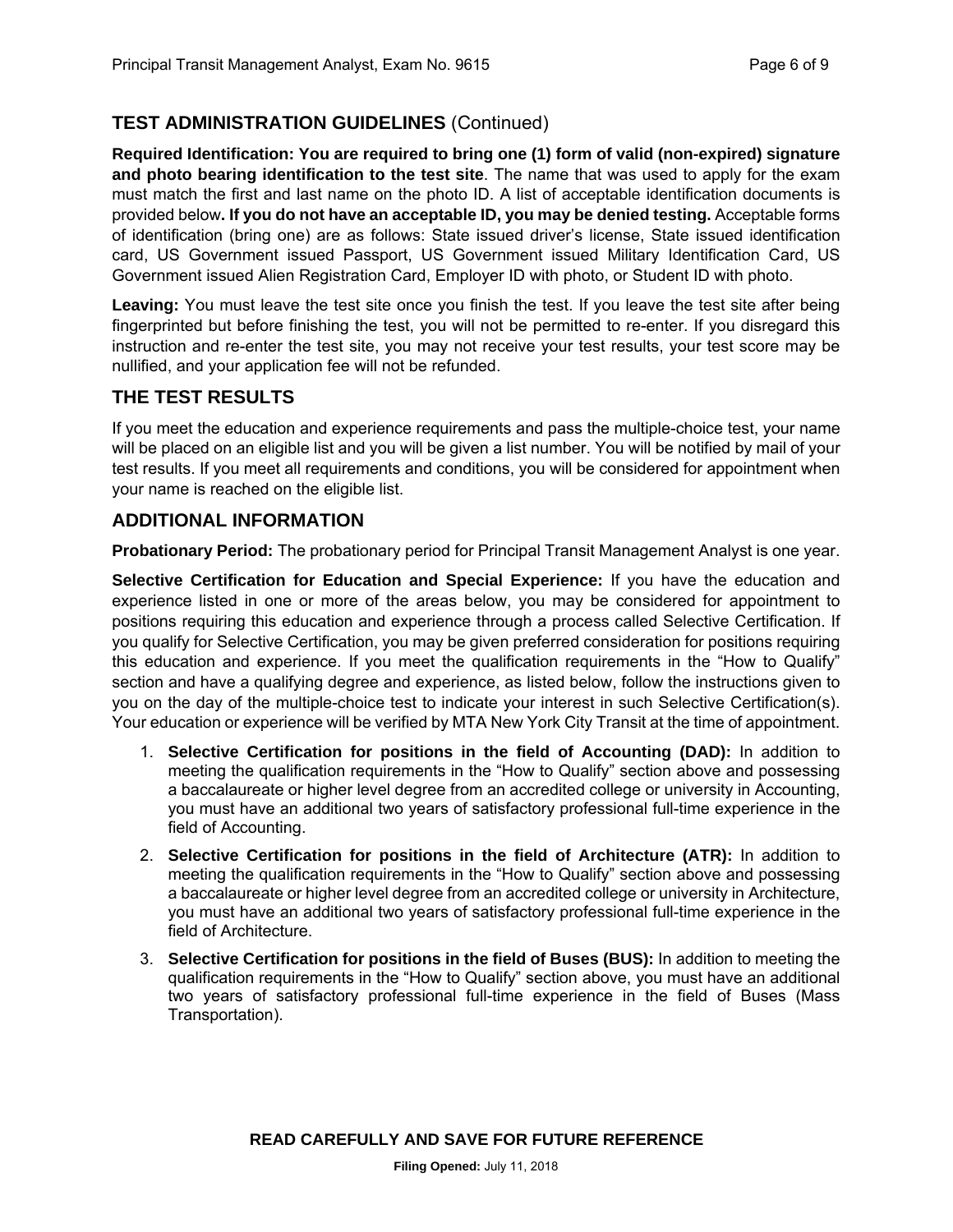## **ADDITIONAL INFORMATION** (Continued)

- 4. **Selective Certification for positions in the field of Civil Engineering (CNG):** In addition to meeting the qualification requirements in the "How to Qualify" section above and possessing a baccalaureate or higher level degree from an accredited college or university in Civil Engineering, you must have an additional two years of satisfactory professional full-time experience in the field of Civil Engineering.
- 5. **Selective Certification for positions in the field of Computer Science (CSC):** In addition to meeting the qualification requirements in the "How to Qualify" section above and possessing a baccalaureate or higher level degree from an accredited college or university in Computer Science, you must have an additional two years of satisfactory professional full-time experience in the field of Computer Science.
- 6. **Selective Certification for positions in the field of Electrical Engineering (ELE):** In addition to meeting the qualification requirements in the "How to Qualify" section above and possessing a baccalaureate or higher level degree from an accredited college or university in Electrical Engineering, you must have an additional two years of satisfactory professional fulltime experience in the field of Electrical Engineering.
- 7. **Selective Certification for positions in the field of Environmental Engineering (ENV):** In addition to meeting the qualification requirements in the "How to Qualify" section above and possessing a baccalaureate or higher level degree from an accredited college or university in Environmental Engineering, you must have an additional two years of satisfactory professional full-time experience in the field of Environmental Engineering.
- 8. **Selective Certification for positions in the field of Finance (FNC):** In addition to meeting the qualification requirements in the "How to Qualify" section above and possessing a baccalaureate or higher level degree from an accredited college or university in Finance, you must have an additional two years of satisfactory professional full-time experience in the field of Finance.
- 9. **Selective Certification for positions in the field of Human Resources Management (HRM):** In addition to meeting the qualification requirements in the "How to Qualify" section above and possessing a baccalaureate or higher level degree from an accredited college or university in Human Resources Management, you must have an additional two years of satisfactory professional full-time experience in the field of Human Resources Management.
- 10. **Selective Certification for positions in the field of Industrial Psychology (PIN):** In addition to meeting the qualification requirements in the "How to Qualify" section above and possessing a baccalaureate or higher level degree from an accredited college or university in Industrial Psychology, you must have an additional two years of satisfactory professional full-time experience in the field of Industrial Psychology.
- 11. **Selective Certification for positions in the field of Labor Relations (LBR):** In addition to meeting the qualification requirements in the "How to Qualify" section above and possessing a baccalaureate or higher level degree from an accredited college or university in Labor Relations, you must have an additional two years of satisfactory professional full-time experience in the field of Labor Relations.
- 12. **Selective Certification for positions in the field of Mechanical Engineering (MLE):** In addition to meeting the qualification requirements in the "How to Qualify" section above and possessing a baccalaureate or higher level degree from an accredited college or university in Mechanical Engineering, you must have an additional two years of satisfactory professional full-time experience in the field of Mechanical Engineering.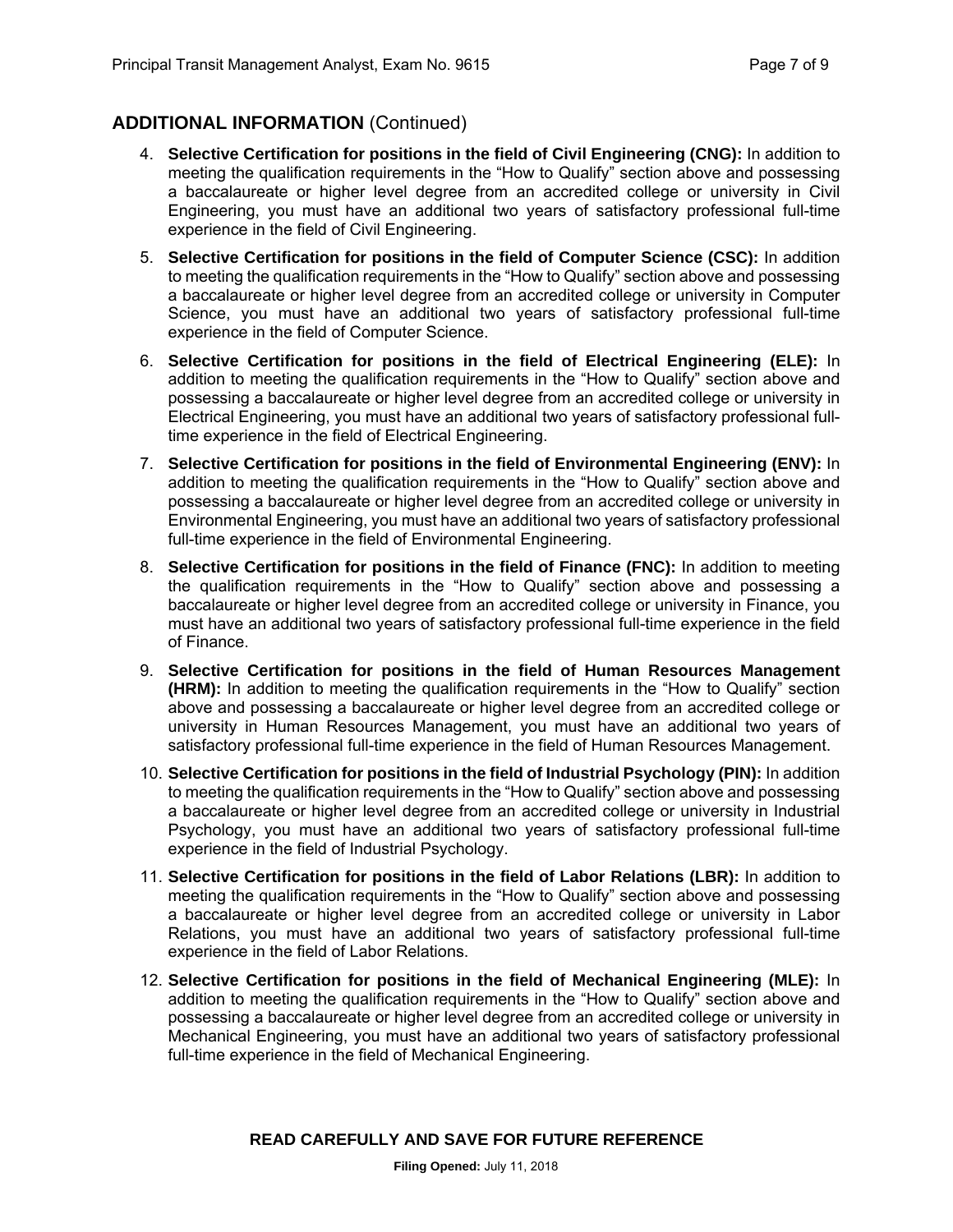## **ADDITIONAL INFORMATION** (Continued)

- 13. **Selective Certification for positions in the field of Security Management (SEM):** In addition to meeting the qualification requirements in the "How to Qualify" section above and possessing a baccalaureate or higher level degree from an accredited college or university in Security Management, you must have an additional two years of satisfactory professional fulltime experience in the field of Security Management.
- 14. **Selective Certification for positions in the field of Subways and Railroad (SUB):** In addition to meeting the qualification requirements in the "How to Qualify" section above, you must have an additional two years of satisfactory professional full-time experience in the field of Subways and Railroad (Mass Transportation).
- 15. **Selective Certification for positions in the field of Urban Planning (URP):** In addition to meeting the qualification requirements in the "How to Qualify" section above and possessing a baccalaureate or higher level degree from an accredited college or university in Urban Planning, you must have an additional two years of satisfactory professional full-time experience in the field of Urban Planning.

The above Selective Certification requirements may be met at any time during the duration of the list. If you meet this requirement at some future date, please submit a request by mail to the address in the correspondence section below. Please include the examination title and number, your social security number, and the Selective Certification you are requesting in your correspondence.

**Promotion Examination:** A promotion examination for this title is being held for eligible MTA New York City Transit employees. The names appearing on the promotion list will be considered first in filling vacancies with MTA New York City Transit.

#### **SPECIAL ARRANGEMENTS**

**Special Test Accommodations:** If you plan to request special testing accommodations due to disability or an alternate test date due to your religious belief, follow the instructions included with your *Application* and mail your request to the address found in the "Correspondence" section below no later than 30 days prior to the first scheduled test date.

**Make-Up Test:** You may apply for a make-up test if you cannot take the Multiple-Choice test on the scheduled date for any of the following reasons:

- 1. Compulsory attendance before a public body;
- 2. On-the-job injury or illness caused by municipal employment where such applicant is an officer or employee of the City;
- 3. Absence from the test within one week after the death of a spouse, domestic partner, parent, sibling, child, or child of a domestic partner where you are an officer or employee of the City;
- 4. Absence due to ordered military duty;
- 5. A clear error for which MTA New York City Transit is responsible; or
- 6. A temporary disability, pregnancy-related, or child-birth related condition preventing you from taking the test.

To request a make-up test, mail your request with your documentation of special circumstances to the address found in the "Correspondence Section" below within 60 days of your scheduled test date or make the request within 90 days of restoration to your position after performing ordered military duty.